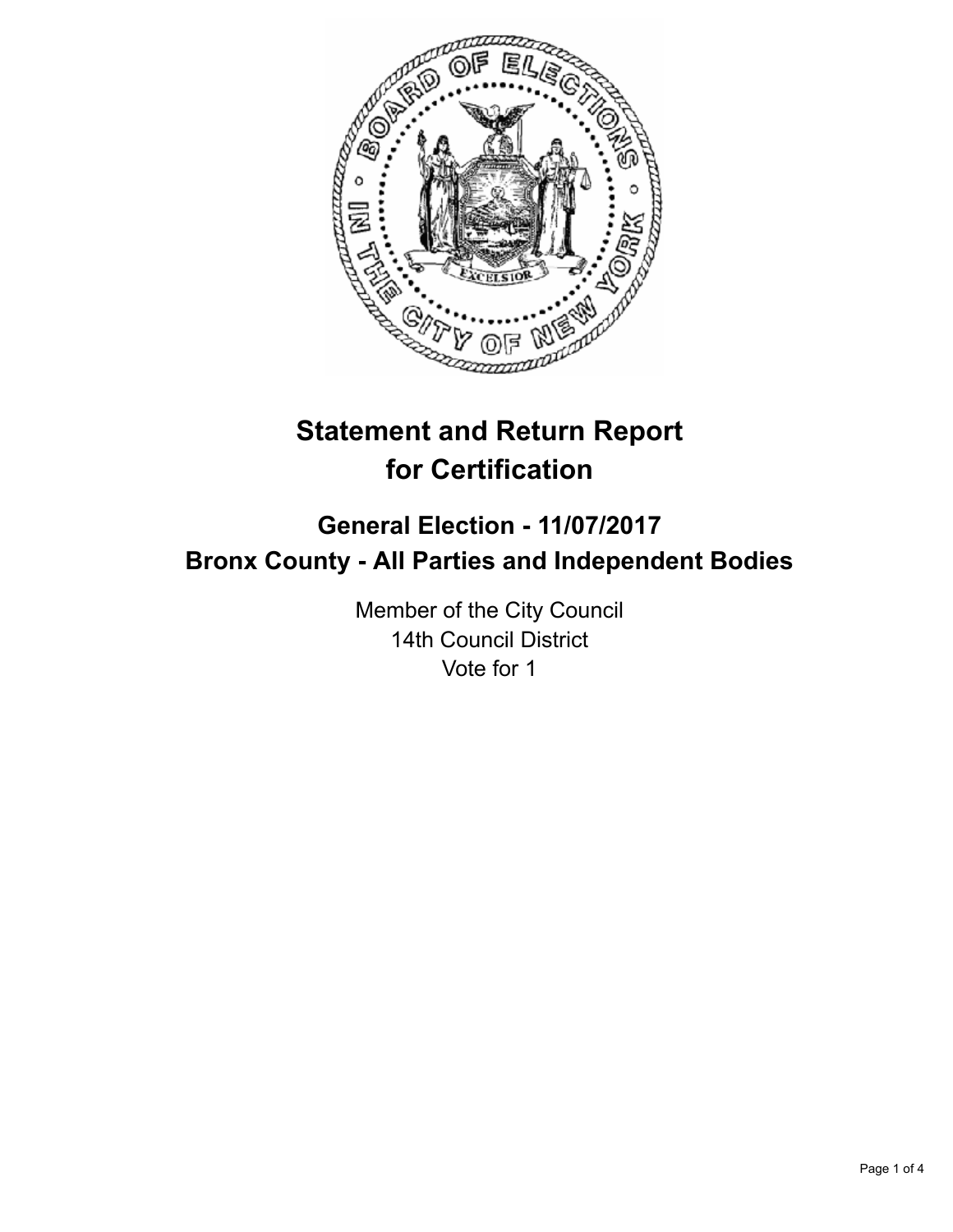

## **Assembly District 77**

| <b>PUBLIC COUNTER</b>                                    | 2,603 |
|----------------------------------------------------------|-------|
| <b>MANUALLY COUNTED EMERGENCY</b>                        | 0     |
| <b>ABSENTEE / MILITARY</b>                               | 54    |
| <b>AFFIDAVIT</b>                                         | 33    |
| <b>Total Ballots</b>                                     | 2,690 |
| Less - Inapplicable Federal/Special Presidential Ballots | 0     |
| <b>Total Applicable Ballots</b>                          | 2,690 |
| FERNANDO CABRERA (DEMOCRATIC)                            | 2,197 |
| ALAN H. REED (REPUBLICAN)                                | 70    |
| ALAN H. REED (CONSERVATIVE)                              | 16    |
| RANDY D. ABREU (WORKING FAMILIES)                        | 178   |
| <b>JUSTIN SANCHEZ (LIBERAL)</b>                          | 41    |
| HELLOW KIMMYIE (WRITE-IN)                                |       |
| LYNN SANCHEZ (WRITE-IN)                                  |       |
| UNATTRIBUTABLE WRITE-IN (WRITE-IN)                       | 1     |
| <b>Total Votes</b>                                       | 2,505 |
| Unrecorded                                               | 185   |

#### **Assembly District 78**

| <b>PUBLIC COUNTER</b>                                    | 2,899 |
|----------------------------------------------------------|-------|
| <b>MANUALLY COUNTED EMERGENCY</b>                        | 0     |
| ABSENTEE / MILITARY                                      | 98    |
| <b>AFFIDAVIT</b>                                         | 34    |
| <b>Total Ballots</b>                                     | 3,031 |
| Less - Inapplicable Federal/Special Presidential Ballots | 0     |
| <b>Total Applicable Ballots</b>                          | 3,031 |
| FERNANDO CABRERA (DEMOCRATIC)                            | 2,273 |
| ALAN H. REED (REPUBLICAN)                                | 103   |
| ALAN H. REED (CONSERVATIVE)                              | 32    |
| RANDY D. ABREU (WORKING FAMILIES)                        | 356   |
| <b>JUSTIN SANCHEZ (LIBERAL)</b>                          | 36    |
| ADRIANO ESPAILLAT (WRITE-IN)                             | 1     |
| SHENIQUE BUTLER (WRITE-IN)                               | 1     |
| UNATTRIBUTABLE WRITE-IN (WRITE-IN)                       | 1     |
| <b>Total Votes</b>                                       | 2,803 |
| Unrecorded                                               | 228   |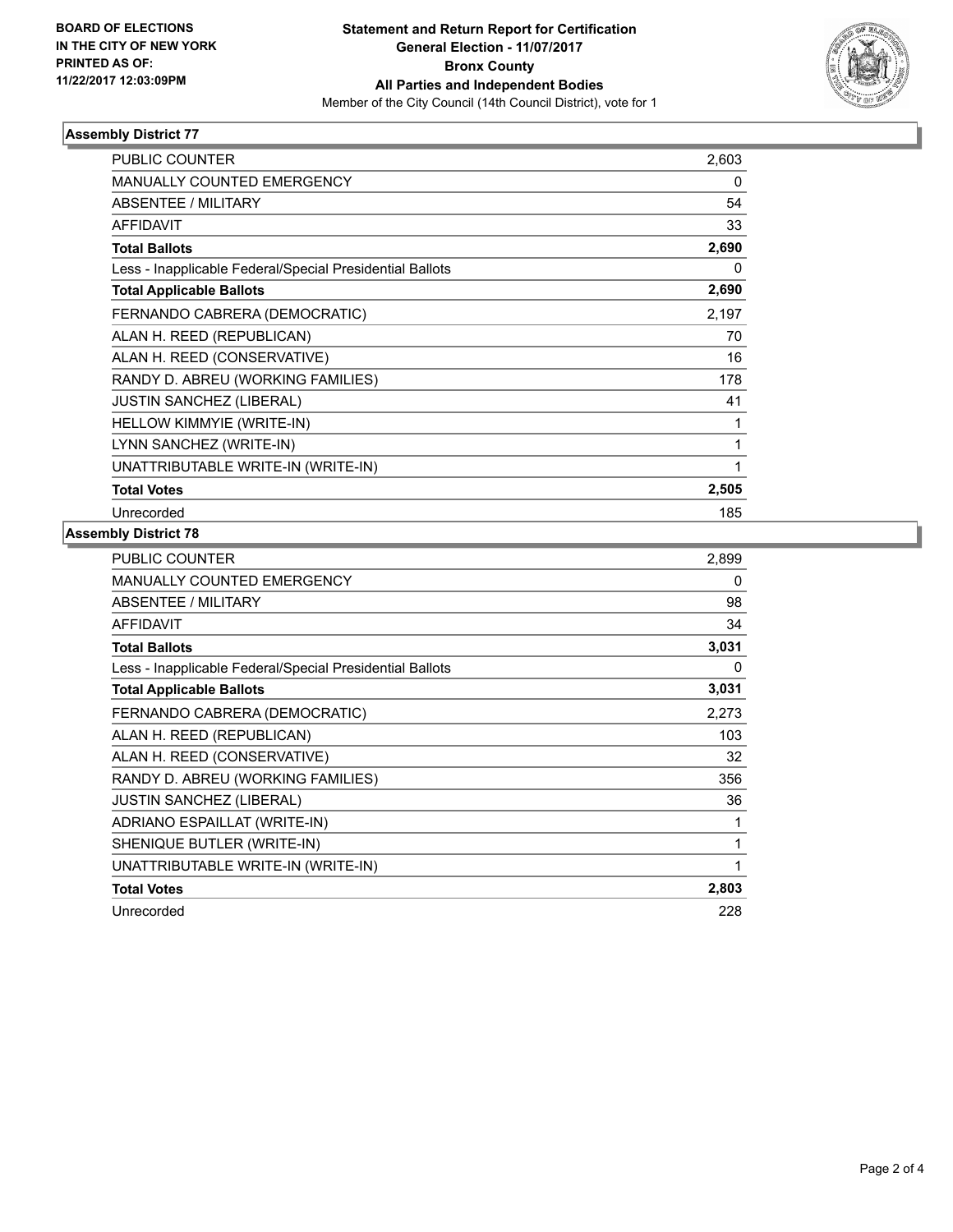

## **Assembly District 81**

| <b>PUBLIC COUNTER</b>                                    | 1,677 |
|----------------------------------------------------------|-------|
| <b>MANUALLY COUNTED EMERGENCY</b>                        | 0     |
| ABSENTEE / MILITARY                                      | 106   |
| <b>AFFIDAVIT</b>                                         | 32    |
| <b>Total Ballots</b>                                     | 1,815 |
| Less - Inapplicable Federal/Special Presidential Ballots | 0     |
| <b>Total Applicable Ballots</b>                          | 1,815 |
| FERNANDO CABRERA (DEMOCRATIC)                            | 1,269 |
| ALAN H. REED (REPUBLICAN)                                | 97    |
| ALAN H. REED (CONSERVATIVE)                              | 17    |
| RANDY D. ABREU (WORKING FAMILIES)                        | 227   |
| <b>JUSTIN SANCHEZ (LIBERAL)</b>                          | 45    |
| DON GARRITY (WRITE-IN)                                   |       |
| <b>Total Votes</b>                                       | 1,656 |
| Unrecorded                                               | 159   |

## **Assembly District 86**

| PUBLIC COUNTER                                           | 4,942 |
|----------------------------------------------------------|-------|
| <b>MANUALLY COUNTED EMERGENCY</b>                        | 0     |
| ABSENTEE / MILITARY                                      | 108   |
| AFFIDAVIT                                                | 71    |
| <b>Total Ballots</b>                                     | 5,121 |
| Less - Inapplicable Federal/Special Presidential Ballots | 0     |
| <b>Total Applicable Ballots</b>                          | 5,121 |
| FERNANDO CABRERA (DEMOCRATIC)                            | 4,087 |
| ALAN H. REED (REPUBLICAN)                                | 141   |
| ALAN H. REED (CONSERVATIVE)                              | 36    |
| RANDY D. ABREU (WORKING FAMILIES)                        | 461   |
| <b>JUSTIN SANCHEZ (LIBERAL)</b>                          | 55    |
| <b>Total Votes</b>                                       | 4,780 |
| Unrecorded                                               | 341   |